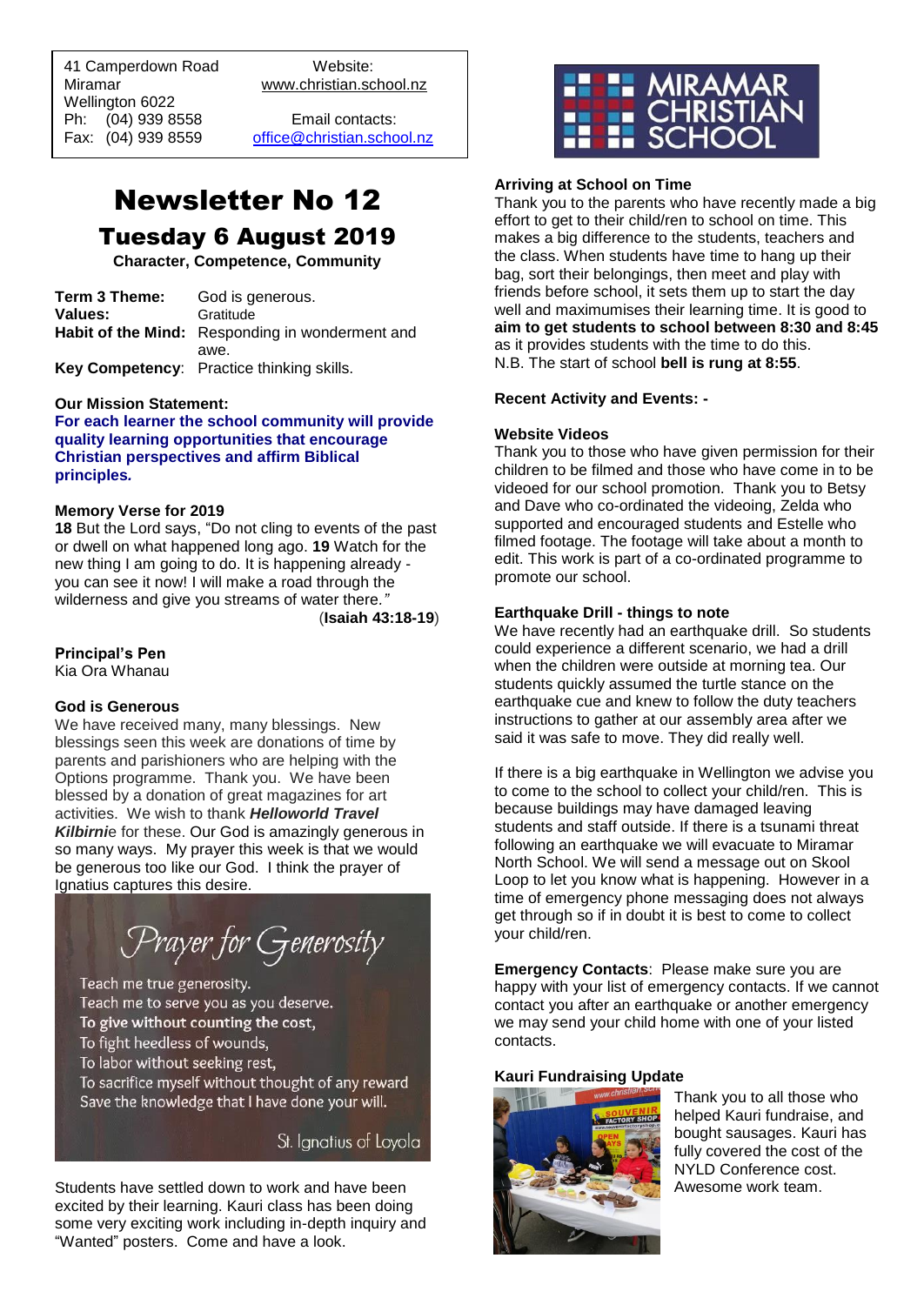### **Upcoming Events and Opportunities: - Options**

Thank you to all those people who have volunteered to help with the Options Programme. Students have an exciting number of choices to choose from. They are looking forward to this. Options starts today, 6 August 2019, and will run for four weeks, finishing on Tuesday 27 August 2019.

## **APT**

We are very excited that Zelda has stepped forward to lead in APT. Please link with Zelda in supporting our school.

## **Entertainment Books**



These books cost \$65 and can save you money if you regulary eat out. The book contains many vouchers which give significant savings at Wellington's leading restaurants, cafes and attractions for adults and children. The sale of these books can raise funds for our

school if we sell over ten books. We've currently sold 8 books so need to sell two more books for this fundraiser to be successful. Please contact the office if you are interested in knowing more about these.

#### **Prayer points: - Thank God:**

- For a great start to a new term.
- For the students who represent our school well.
- For parents who have stepped up to be Parent Reps on the Board of Trustees and the start of our APT with Zelda taking the lead.
- For the blessing that comes from those who support the school in practical ways
- For the knowledge our God is generous.

## **Please pray:**

- For our students to continue to embrace learning and grow in wisdom, knowledge, statue & faith.
- For the Teachers, Principal and Board to make wise decisions for our students so we can maximise the time spent with students.
- For people to step forward to partner with Zelda as she leads APT and divine guidance plus enthusiasm as they begin to plan events.
- Opportunities and time to meet with **Pre-school**s and continue to build links.
- For new families who we can bless at our school.
- For roll growth.
- For our school to continue to have an open stance and look for ways to bless others.
- Our school would honour God in all we do.

For our prayer students Yli, Jedidah, Divya, Raiden, Angelina & Josiah.

Thank you for your commitment and prayers.

Blessings and nga mihi nui **Kaye Gillies Principal**

## SCHOOL DIARY

| <b>Every Mon</b>     | Prayer Group, Hall, 2:30pm                |
|----------------------|-------------------------------------------|
| <b>Every Mon/Fri</b> | Wheels Day / Wear PE Uniform              |
| <b>Every Wed</b>     | Subway ordered lunch (optional)           |
| <b>Every Thurs</b>   | Technicraft (Yrs 7-8)                     |
| <b>Every Fri</b>     | Music Lessons, 8:30am - 10:30am           |
| <b>Every Fri</b>     | Assembly 2:15pm                           |
| <b>Every Sun</b>     | 10am Gateway Baptist Church - all welcome |
| Aug                  |                                           |
| Mon 5 Aug            | Swimming p.m.                             |
| Tues 6 Aug           | Options Wk 1                              |
| Fri 9 Aug            | Sharing Assembly 2:15pm                   |
| Mon 12 Aug           | Swimming p.m.                             |
| Tues 13 Aug          | Options Wk 2                              |
| Fri 16 Aug           | Energise - Nutrition 11:30am-12:50pm      |
| Fri 16 Aug           | Assembly 2:15pm                           |
| Mon 19 Aug           | Swimming p.m.                             |
| Tues 20 Aug          | Options Wk 3                              |
| Fri 23 Aug           | Sharing Assembly 2:15pm                   |
| Mon 26 Aug           | Swimming p.m.                             |
| Tues 27 Aug          | Options Wk 4                              |
| Fri 30 Aug           | Mufti Day (gold coin donation)            |
| Fri 30 Aug           | Assembly 2:15pm                           |
| <b>Sep</b>           |                                           |
| Mon 2 Sep            | Swimming p.m.                             |
| Mon 2 Sep            | BoT Mtg, 6:30pm, Staffroom                |
| Fri 6 Sep            | Sharing Assembly 2:15pm                   |
| Mon 9 Sep            | Swimming p.m.                             |
| Fri 13 Sep           | Energise - Athletics 9:30am - 11:45am     |
| Fri 13 Sep           | Assembly 2:15pm                           |
| Mon 16-20 Sep        | Scholastic Book Fair Week                 |
| Mon 16 Sep           | Swimming p.m.                             |
| Thurs 19 Sep         | MCS Show Dress Rehearsal 9am              |
| Thurs 19 Sep         | MCS Show 6pm                              |
| Fri 20 Sep           | <b>Futsal Tournament</b>                  |
| Fri 20 Sep           | Assembly 2:15pm                           |
| Tues 24 Sep          | MCS visiting Maranatha School 11am - 2pm  |
| Wed 25 Sep           | Capital E Performance @ MCS a.m.          |
| Fri 27 Sep           | Assembly 2:15pm                           |
| Fri 27 Sep           | End of Term 3 (3pm Finish)                |
| Oct                  |                                           |
| Mon 14 Oct           | Term 4 starts (9am)                       |

## **2019 Invoices**

Invoices for **School Costs and the Term 1 PE Programme** are now **OVERDUE.** We ask you pay these as soon as possible please. Invoices for **Swimming Lessons** were sent home at the end of last week and are due by Friday 30 August 2019 please.

### **Prayer Requests**

The following students and their families are prayed for by the staff each time we gather to pray during the week. We ask that you also pray for them too. **Week 3:** Yli, Divya, Angelina **Week 4:** Jedidah, Raiden, Josiah